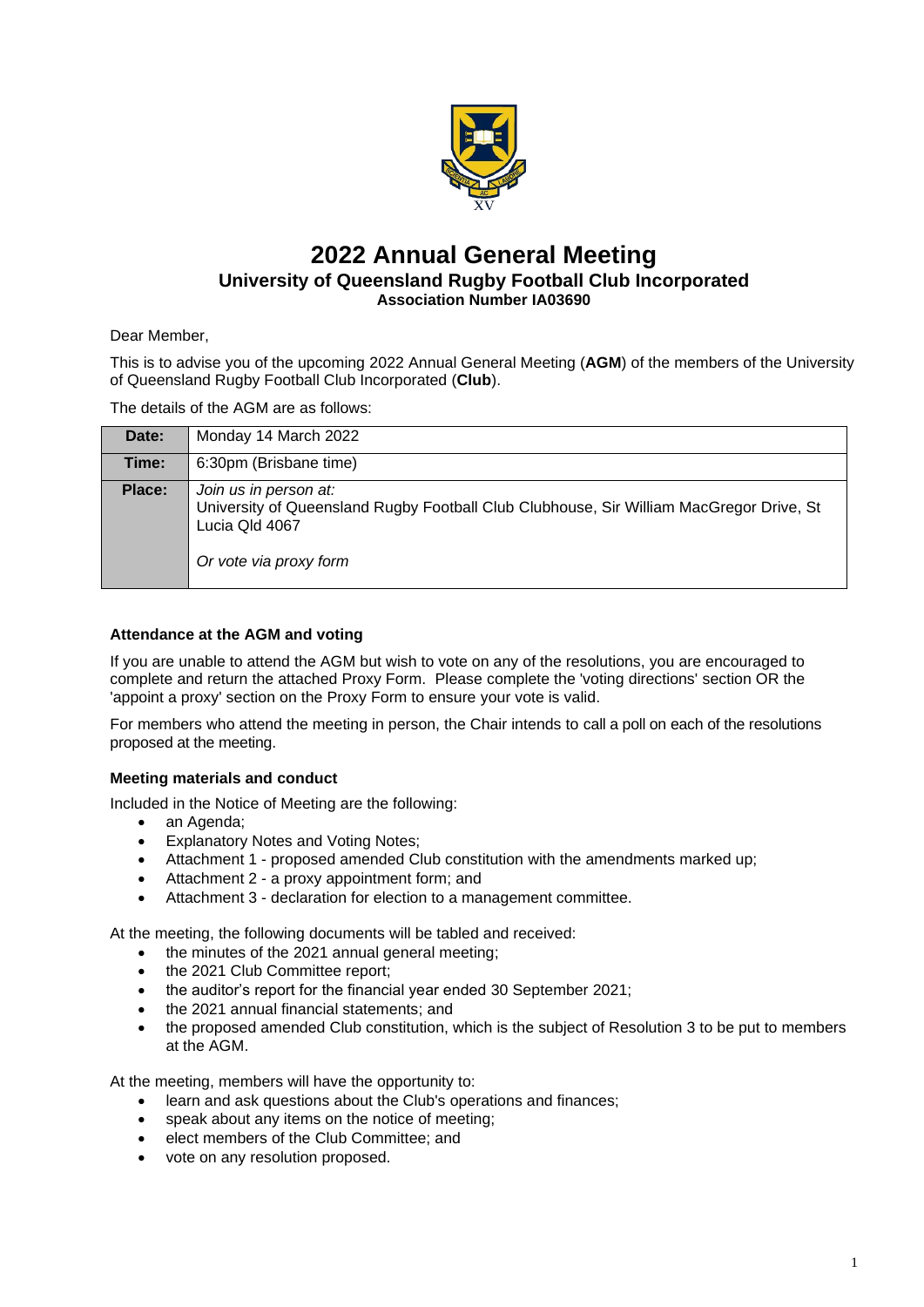All the Club Committee positions will be declared vacant at the AGM. The positions which will become vacant and to be filled are:

- Patron:
- President;
- Deputy President;
- Honorary Treasurer; and
- At least five (5) and up to ten (10) Committee members.

In relation to these Club Committee positions, nomination forms must be received either by emailing to Jason Greenhalgh at [jason@uqrugbyclub.com](mailto:jason@uqrugbyclub.com) or mailing to the Club's postal address by 6.30pm on Thursday 10 March 2022. More than 50% of the members of the Club Committee must be UQ Qualified Persons. Nominations for these elected positions shall be in writing and signed by two members of the Club and by the Nominee. In addition, you must fill in and sign the 'Declaration for Election to a Management Committee' form that is required under the *Associations Incorporation Act 1981 (Qld)*.

A notice of all the candidates will be circulated by email.

### **How to submit your vote in advance of the meeting**

Please RSVP or send your completed proxy form to the General Manager, Jason Greenhalgh at [jason@uqrugbyclub.com](mailto:jason@uqrugbyclub.com) or the Club Secretary, Ian Grambower, by email at [ig@metroll.com.au](mailto:ig@metroll.com.au) or by post to the Club's address. To be valid, your completed proxy form must be received by the Club by 6.30pm (Brisbane time) on Saturday, 12 March 2022.

Instructions on how to appoint a proxy are set out in the Voting Notes section of the Notice of Meeting.

Kind Regards

Mr Michael Zaicek Chair, University of Queensland Rugby Football Club Incorporated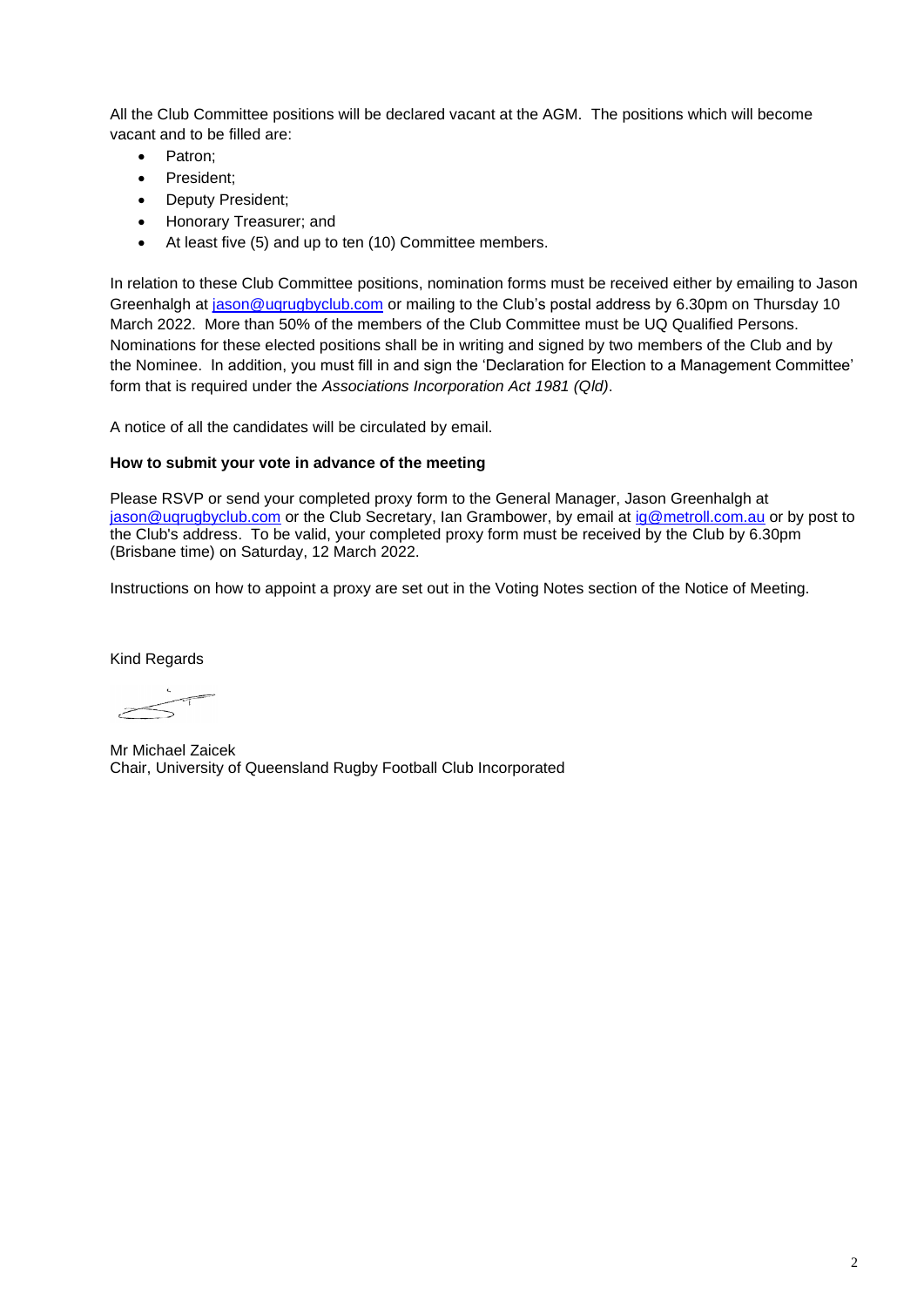

# **2022 Annual General Meeting University of Queensland Rugby Football Club Incorporated IA03690**

# **NOTICE OF MEETING**

That the AGM for the University of Queensland Rugby Football Club Incorporated will be held:

| Date:  | Monday 14 March 2022                                                                                                                                            |
|--------|-----------------------------------------------------------------------------------------------------------------------------------------------------------------|
| Time:  | 6.30pm (Brisbane time)                                                                                                                                          |
| Place: | Join us in person at:<br>University of Queensland Rugby Football Club Incorporated, Sir<br>William MacGregor Drive, St Lucia Qld 4067<br>Or vote via proxy form |

# **AGENDA**

- 1. Declare proxies in favour of Chair
- 2. Declare whether a quorum (twice number of Club Committee members plus 1) is present
- 3. Apologies
- 4. Minutes of previous Annual General Meeting
- 5. Matters arising from the Minutes
- 6. Receiving Club Committee report for financial year ended 30 September 2021
- 7. Receiving Accounts
- 8. Auditors report
- 9. Election of the following:
	- a. Patron
	- b. President,
	- c. Deputy President,
	- d. Honorary Treasurer,
	- e. At least five (5) and up to ten (10) Committee members.
- 10. Resolution: Amendment of Club Constitution
- 11. Appointment of 2022 Auditor
- 12. General Business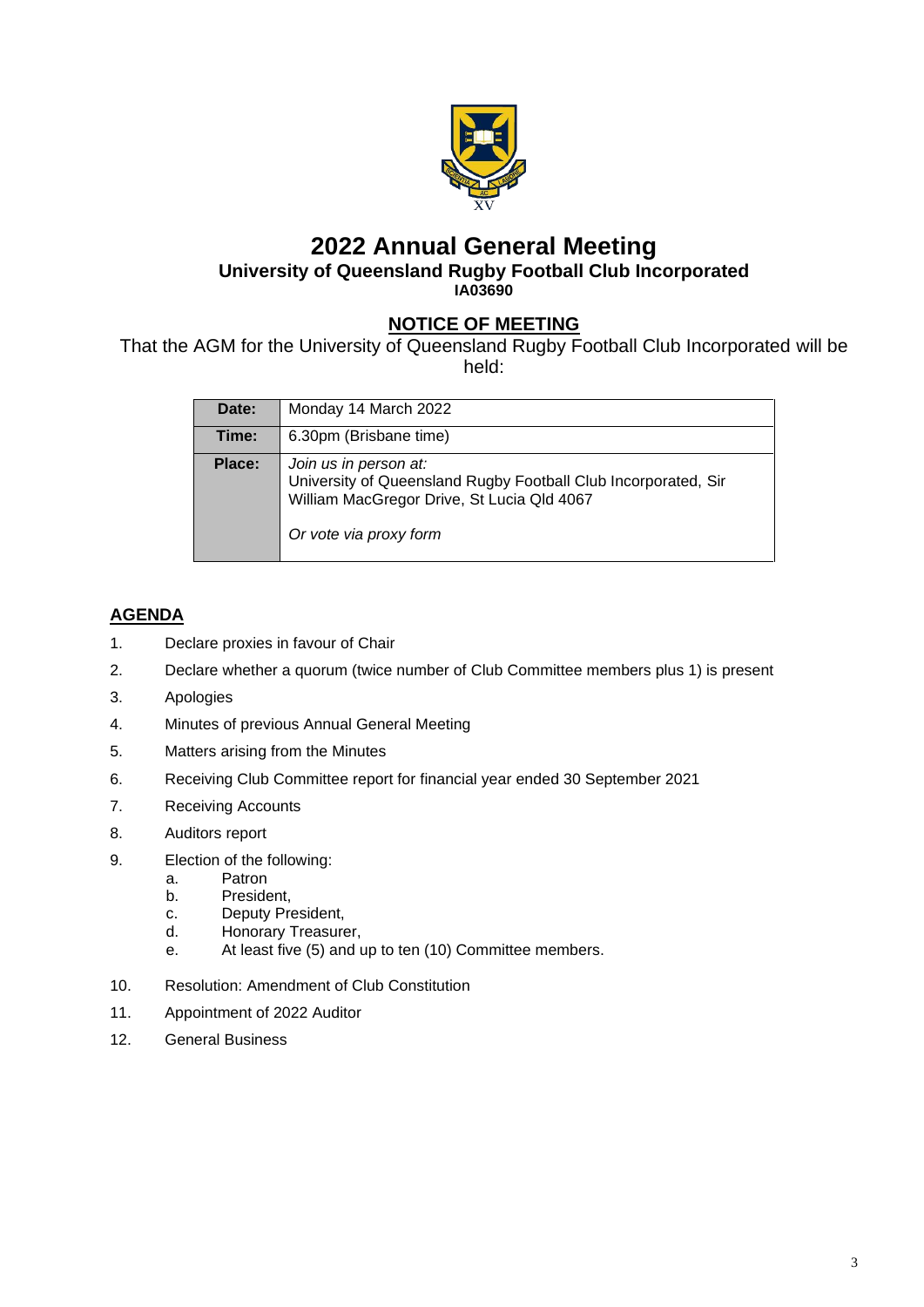# **NOTICE OF ANNUAL GENERAL MEETING**

Notice is hereby given that the 2022 Annual General Meeting of the University of Queensland Rugby Football Club **Inc.** will be held:

| Date:  | Monday 14 March 2022                                                                                                                                         |
|--------|--------------------------------------------------------------------------------------------------------------------------------------------------------------|
| Time:  | 6:30pm (Brisbane time)                                                                                                                                       |
| Place: | Join us in person at:<br>University of Queensland Rugby Football Club Clubhouse, Sir William MacGregor Drive, St<br>Lucia Qld 4067<br>Or vote via proxy form |

### **BUSINESS OF THE MEETING**

### **ORDINARY BUSINESS**

### **1. Accounts**

To receive and consider the Club Committee Report, Financial Statements and Auditor's Report for the Club for the financial year ended 30 September 2021.

*Note: There is no requirement for members to approve the financial statements and reports.*

### **2. Ordinary Resolutions - Election of Club Committee and Patron**

To elect the following vacant Club Committee positions:

- Patron:
- President;
- Deputy President;
- Honorary Treasurer; and
- At least five (5) and up to ten (10) Committee members.

### **SPECIAL BUSINESS**

#### **3. Special Resolution – Amendment of Constitution**

To consider and, if thought fit, to pass the following resolution as a special resolution:

*"That for the purposes of section 48 of the Associations Incorporation Act 1981 (Qld), and for all other purposes, with effect from the date of this resolution, the constitution of University of Queensland Rugby Football Club Incorporated be amended as per the marked up version of the constitution set out in Attachment 2 to this Notice of Meeting."*

#### **Additional Information**

The Explanatory Notes and Voting Notes sections of this Notice of Meeting provide further information on each of the items of business and voting entitlements and methods.

The Club encourages Members to participate in the meeting and submit questions in relation to the business of the meeting. Votes will need to be cast by proxy if you are unable to attend the meeting.

BY ORDER OF THE CLUB COMMITTEE DATED 28th February 2022

 $\lesssim$ 

Mr Michael Zaicek President, University of Queensland Rugby Football Club Incorporated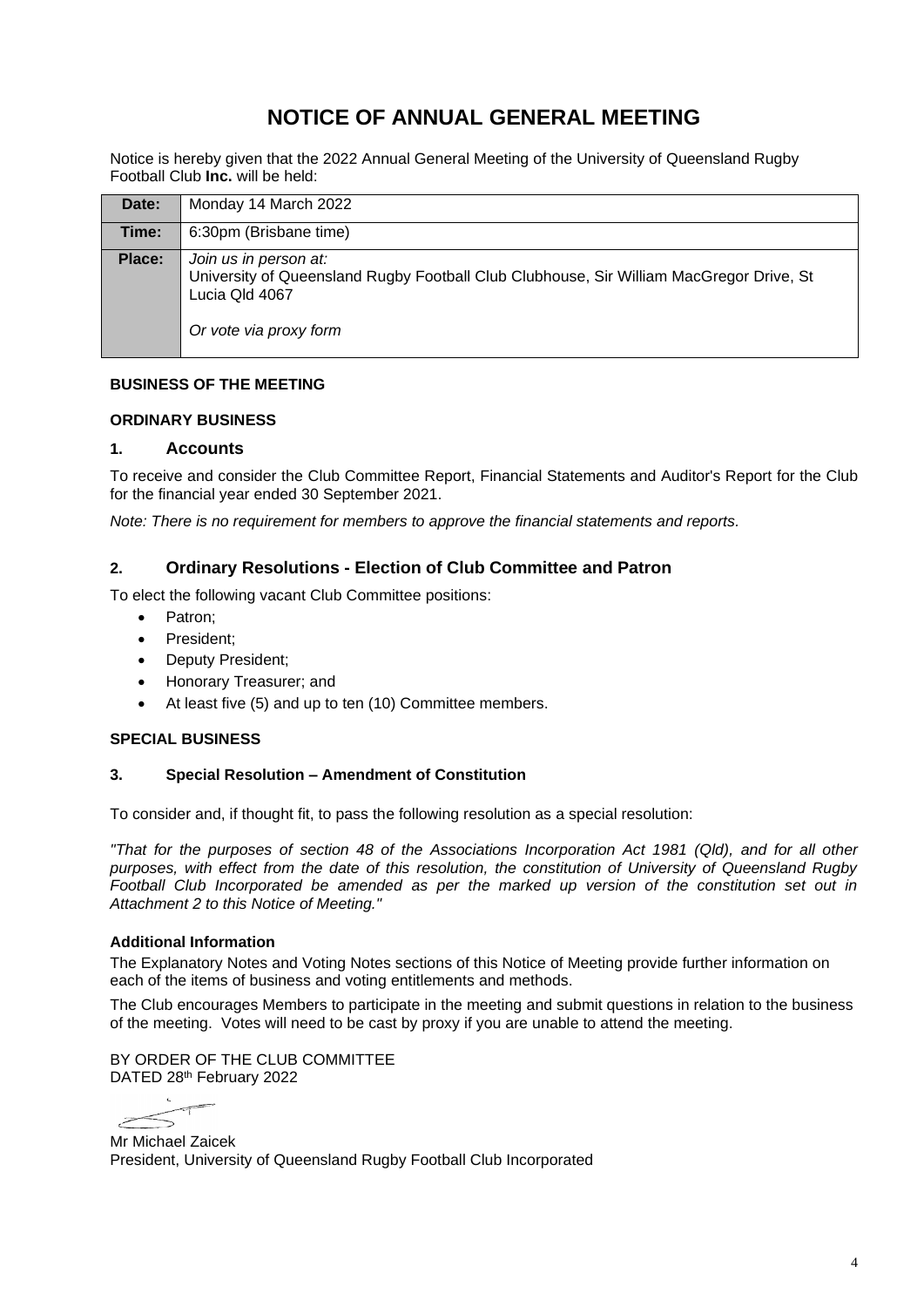# **EXPLANATORY NOTES**

The following Explanatory Notes have been prepared for the information of Members in relation to the business to be conducted at the Club's 2022 Annual General Meeting.

## **Item 1 – Accounts**

The 2021 Club Committee Report, financial statements and Auditor's Report for the financial year ended 30 September 2021 will be tabled at the meeting.

There is no requirement for members to approve the Club Committee Report, financial statements or the Auditor's Report. The Chair of the meeting will, however, allow a reasonable opportunity at the meeting for Members to ask questions in relation to the reports and in relation to the finances and operations of the Club.

The Club's auditor will also attend the meeting to answer questions in relation to the conduct of the audit (including the independence of the auditor), the preparation and content of the auditor's report and the accounting policies adopted by the Club. Members may also submit questions in advance of the meeting in accordance with the instructions in the Voting Notes section of this notice.

# **Item 2 – Ordinary Resolutions - Election of Club Committee**

All the Club Committee positions will be declared vacant at the AGM. The positions which will become vacant and to be filled are:

- Patron;
- President;
- Deputy President;
- Honorary Treasurer; and
- At least five (5) and up to ten (10) Committee members.

You are encouraged to consider standing for nomination for a position with the Club Committee. Nomination forms must be received either by emailing to Jason Greenhalgh at [jason@uqrugbyclub.com](mailto:jason@uqrugbyclub.com) or mailing to the Club's postal address by Thursday 10 March 2022. More than 50% of the members of the Club Committee must be UQ Qualified Persons. Nominations for these elected positions shall be in writing and signed by two Members of the Club and by the Nominee. In addition, you must fill in and sign the 'Declaration for Election to a Management Committee' form that is required under the *Associations Incorporation Act 1981* (Qld).

A notice of all the candidates will be circulated by email.

### **Item 3 - Special Resolution – Amendments to constitution**

Section 48 of the *Associations Incorporation Act 1981* (Qld) states that an incorporated association may modify or repeal its constitution, or a provision of its constitution, by special resolution. A special resolution is passed if at least 75% of the members of the Company attending the general meeting and entitled to vote on the special resolution, vote in favour of the special resolution.

The Club Committee is seeking to update and amend the constitution of the Club, in order to modernise it for present day matters. The relevant amendments are marked up in the document set out in Attachment 1.

The members of the Club Committee unanimously recommend that you vote in favour of the resolution amending the constitution.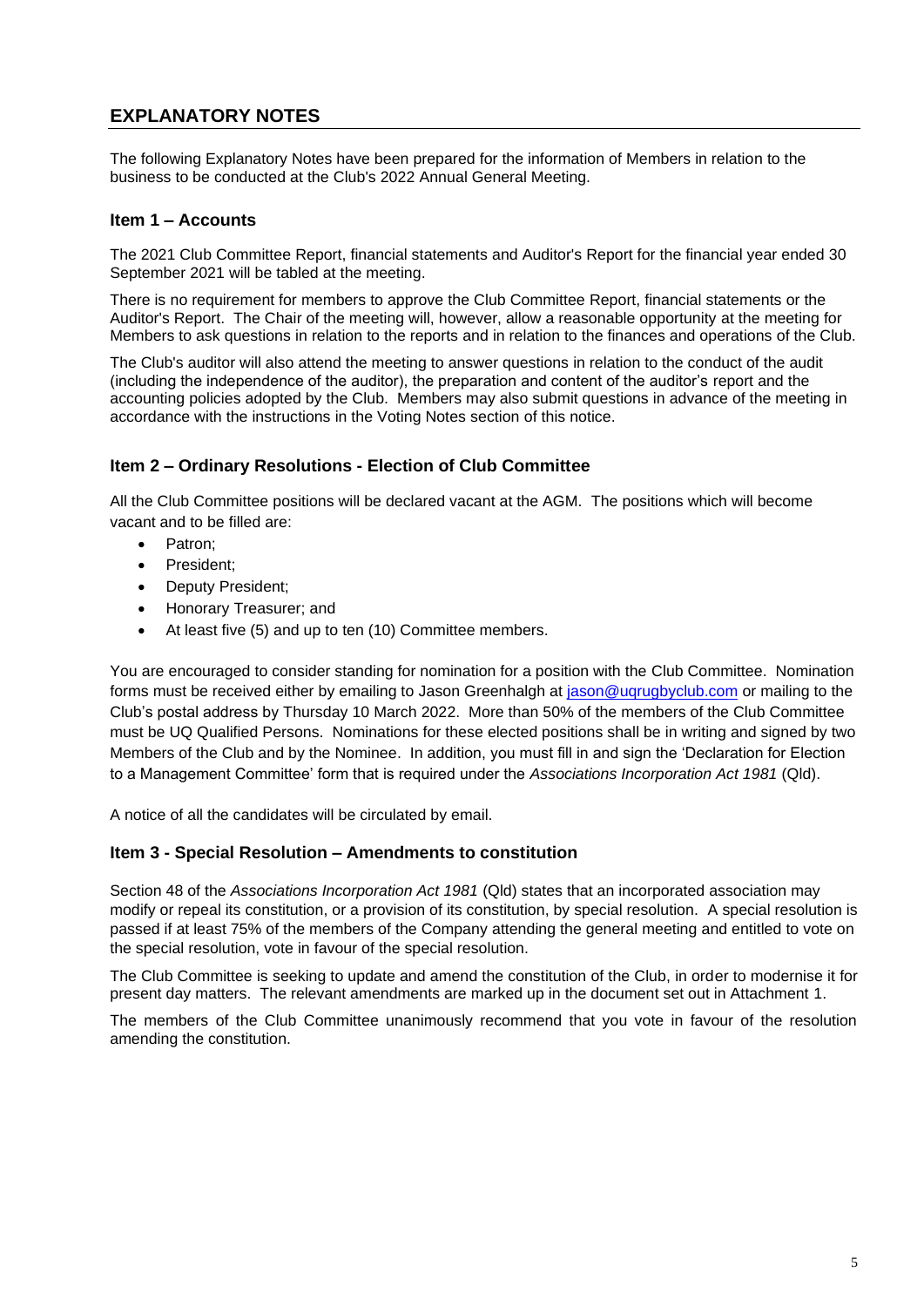# **VOTING NOTES:**

| No online<br>voting                        | Online voting is not available for the 2022 AGM.                                                                                                                                                                                                                                                                                                                            |  |  |
|--------------------------------------------|-----------------------------------------------------------------------------------------------------------------------------------------------------------------------------------------------------------------------------------------------------------------------------------------------------------------------------------------------------------------------------|--|--|
|                                            | Members must either:                                                                                                                                                                                                                                                                                                                                                        |  |  |
|                                            | (a)<br>vote in person at the AGM; or                                                                                                                                                                                                                                                                                                                                        |  |  |
|                                            | (b)<br>return a completed proxy form as per the 'Proxies - Lodgement' guidelines below.                                                                                                                                                                                                                                                                                     |  |  |
| Who may vote                               | Persons whose names are set out in the register of members of the Club (Members) as at<br>the time of the meeting are entitled to attend and vote at the meeting convened by this<br>notice.                                                                                                                                                                                |  |  |
| Voting by poll                             | For those Members who attend the meeting in person, the Chair intends to call a poll on each<br>of the resolutions proposed at the meeting.                                                                                                                                                                                                                                 |  |  |
| <b>Proxies -</b><br><b>Appointment</b>     | A Member of the Club who is entitled to attend and vote at the meeting has a right to<br>appoint a proxy to attend and vote for the Member at the meeting.                                                                                                                                                                                                                  |  |  |
| <b>Proxies -</b><br>Lodgement              | To be valid, a completed proxy form must be received by the Club by 6.30pm (Brisbane<br>time) on Saturday, 12 March 2022. Proxies may be submitted:                                                                                                                                                                                                                         |  |  |
|                                            | (a)<br>by post addressed to, or delivery to, the Club at University of Queensland<br>Rugby Football Club Clubhouse, Sir William MacGregor Drive, St Lucia Qld<br>4067; or                                                                                                                                                                                                   |  |  |
|                                            | by email to the General Manager at jason@uqrugbyclub.com; or<br>(b)                                                                                                                                                                                                                                                                                                         |  |  |
|                                            | (c)<br>by email to the Company Secretary at ig@metroll.com.au                                                                                                                                                                                                                                                                                                               |  |  |
|                                            | A proxy appointment must be signed by the appointing Member.                                                                                                                                                                                                                                                                                                                |  |  |
|                                            | The proxy appointment form is attached to this notice of meeting. The Chair intends to vote<br>all undirected proxies in favour of all resolutions.                                                                                                                                                                                                                         |  |  |
| <b>Body</b><br>corporate<br>representative | A Member of the Club who is a body corporate and who is entitled to attend and vote at the<br>meeting, or a proxy who is a body corporate and who is appointed by a Member of the<br>Club entitled to attend and vote at the meeting, may appoint a person to act as its<br>representative at the meeting by providing that person with:                                    |  |  |
|                                            | a letter or certificate, executed in accordance with the body corporate's<br>(a)<br>constitution, authorising the person as the representative; or                                                                                                                                                                                                                          |  |  |
|                                            | (b)<br>a copy of the resolution, certified by the secretary or a director of the body<br>corporate, appointing the representative.                                                                                                                                                                                                                                          |  |  |
| <b>Technical</b><br>difficulties           | Technical difficulties may arise during the course of the AGM. The Chair has discretion as to<br>whether and how the meeting should proceed in the event that a technical difficulty arises. In<br>exercising discretion, the Chair will have regard to the number of Members impacted and the<br>extent to which participation in the business of the meeting is affected. |  |  |
|                                            | Where the Chair considers it appropriate, the Chair may continue to hold the meeting and<br>transact business, including conducting a poll and voting in accordance with valid proxy<br>instructions.                                                                                                                                                                       |  |  |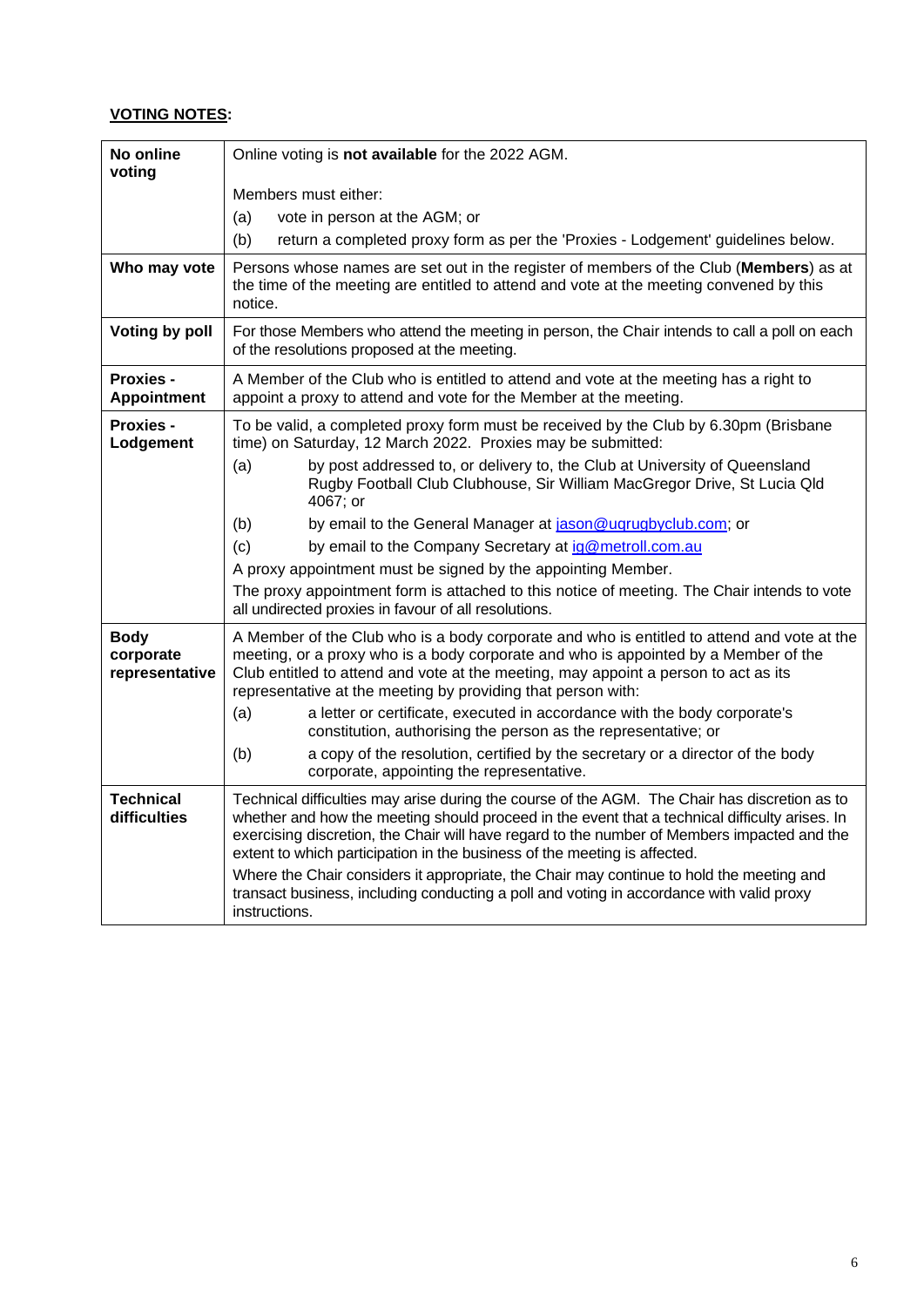# **Attachment 1 - Amended Constitution**

See attached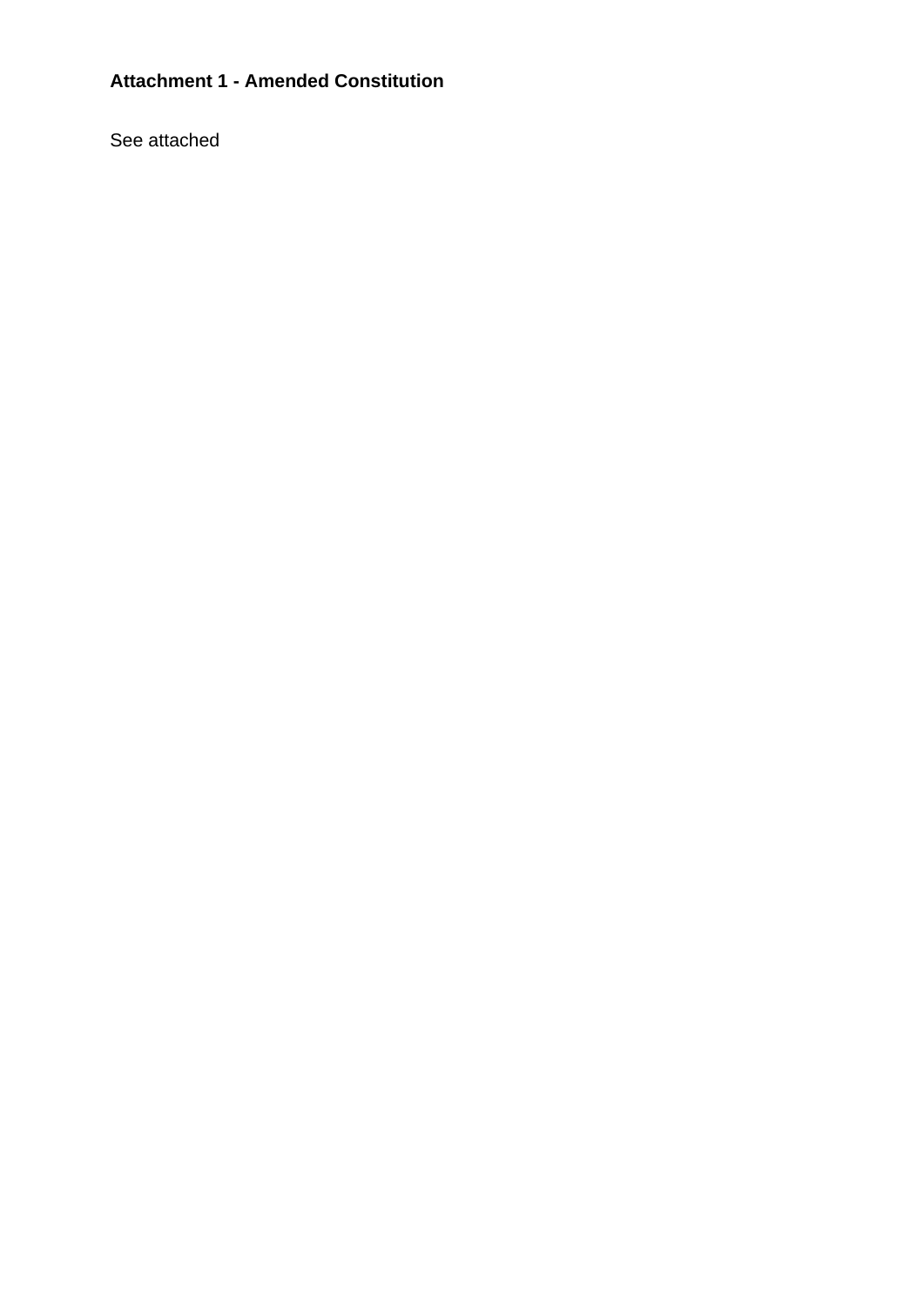# **University of Queensland Rugby Football Club Incorporated 2022 Annual General Meeting**

The Club Secretary University of Queensland Rugby Football Club Incorporated Sir William Macgregor Dr, St Lucia, Qld 4067 *Email:* [jason@uqrugbyclub.com](mailto:jason@uqrugbyclub.com)

# **STEP ONE: APPOINT A PROXY**

University of Queensland Rugby Football Club Inc.

|                                  | Οt | being a Member of the above |
|----------------------------------|----|-----------------------------|
| named Club, hereby appoint       |    |                             |
|                                  |    |                             |
|                                  | Ωt |                             |
| or failing him/her, the Chairman |    |                             |
|                                  | Ωf |                             |

as my proxy to vote for me on my behalf at the next/every general meeting of the Club, and at any adjournment thereof.

# **STEP TWO: VOTING DIRECTIONS**

Voting directions to your proxy - please mark  $\parallel$  X  $\parallel$  to indicate your directions

**Item 3 - Special Resolution – Amendments to constitution**

| For | Against Abstain |  |
|-----|-----------------|--|
|     |                 |  |
|     |                 |  |

### **Notes:**

If you mark the Abstain box for a particular Item, you are directing your proxy not to vote on your behalf on a poll and your vote will not be counted in computing the required majority.

The Chair of the Meeting intends to vote undirected proxies in favour of the above resolution.

# **STEP THREE: SIGNATURE OF MEMBER - THIS MUST BE COMPLETED**

Signature:

| Date: |  | 2022 |
|-------|--|------|
|-------|--|------|